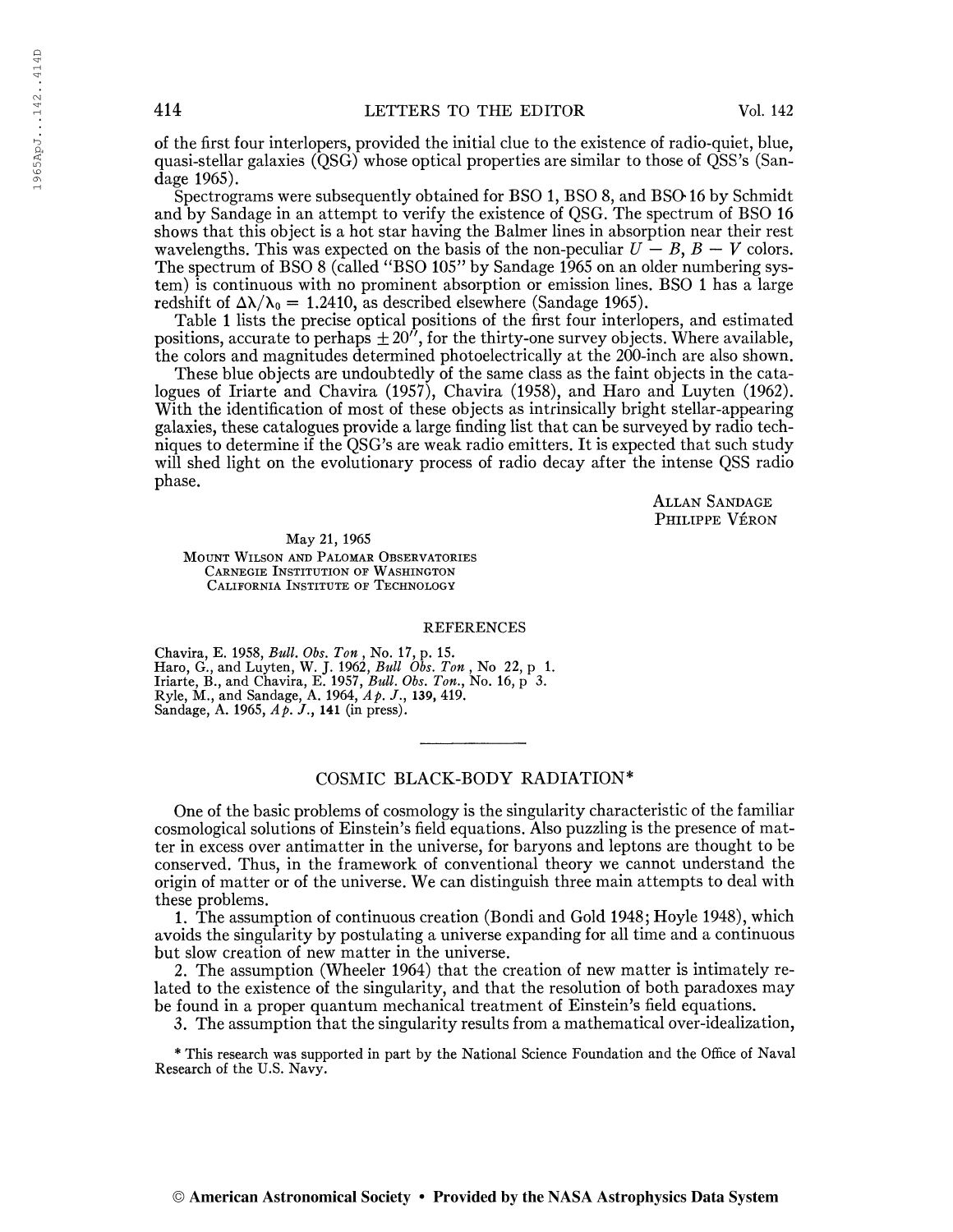the requirement of strict isotropy or uniformity, and that it would not occur in the real world (Wheeler 1958; Lifshitz and Khalatnikov 1963).

If this third premise is accepted tentatively as a working hypothesis, it carries with it a possible resolution of the second paradox, for the matter we see about us now may represent the same baryon content of the previous expansion of a closed universe, oscillating for all time. This relieves us of the necessity of understanding the origin of matter at any finite time in the past. In this picture it is essential to suppose that at the time of maximum collapse the temperature of the universe would exceed  $10^{10}$  ° K, in order that the ashes of the previous cycle would have been reprocessed back to the hydrogen required for the stars in the next cycle.

Even without this hypothesis it is of interest to inquire about the temperature of the universe in these earlier times. From this broader viewpoint we need not limit the discussion to closed oscillating models. Even if the universe had a singular origin it might have been extremely hot in the early stages.

Could the universe have been filled with black-body radiation from this possible hightemperature state? If so, it is important to notice that as the universe expands the cosmological redshift would serve to adiabatically cool the radiation, while preserving the thermal character. The radiation temperature would vary inversely as the expansion parameter (radius) of the universe.

The presence of thermal radiation remaining from the fireball is to be expected if we can trace the expansion of the universe back to a time when the temperature was of the order of  $10^{10}$   $K \ (\sim m_e c^2)$ . In this state, we would expect to find that the electron abundance had increased very substantially, due to thermal electron-pair production, to a density characteristic of the temperature only. One readily verifies that, whatever the previous history of the universe, the photon absorption length would have been short with this high electron density, and the radiation content of the universe would have promptly adjusted to a thermal equilibrium distribution due to pair-creation and annihilation processes. This adjustment requires a time interval short compared with the characteristic expansion time of the universe, whether the cosmology is general relativity or the more rapidly evolving Brans-Dicke theory (Brans and Dicke 1961).

The above equilibrium argument may be applied also to the neutrino abundance. In the epoch where  $T > 10^{10}$  K, the very high thermal electron and photon abundance would be sufficient to assure an equilibrium thermal abundance of electron-type neutrinos, assuming the presence of neutrino-antineutrino pair-production processes. This means that a strictly thermal neutrino and antineutrino distribution, in thermal equilibrium with the radiation, would have issued from the highly contracted phase. Conceivably, even gravitational radiation could be in thermal equilibrium.

Without some knowledge of the density of matter in the primordial fireball we cannot predict the present radiation temperature. However, a rough upper limit is provided by the observation that black-body radiation at a temperature of 40° K provides an energy density of  $2 \times 10^{-29}$  gm cm<sup>3</sup>, very roughly the maximum total energy density compatible with the observed Hubble constant and acceleration parameter. Evidently, it would be of considerable interest to attempt to detect this primeval thermal radiation directly.

Two of us (P. G. R. and D. T. W.) have constructed a radiometer and receiving horn capable of an absolute measure of thermal radiation at a wavelength of 3 cm. The choice of wavelength was dictated by two considerations, that at much shorter wavelengths atmospheric absorption would be troublesome, while at longer wavelengths galactic and extragalactic emission would be appreciable. Extrapolating from the observed background radiation at longer wavelengths ( $\sim$  100 cm) according to the power-law spectra characteristic of synchrotron radiation or bremsstrahlung, we can conclude that the total background at 3 cm due to the Galaxy and the extragalactic sources should not exceed  $5 \times 10^{-3}$  K when averaged over all directions. Radiation from stars at 3 cm is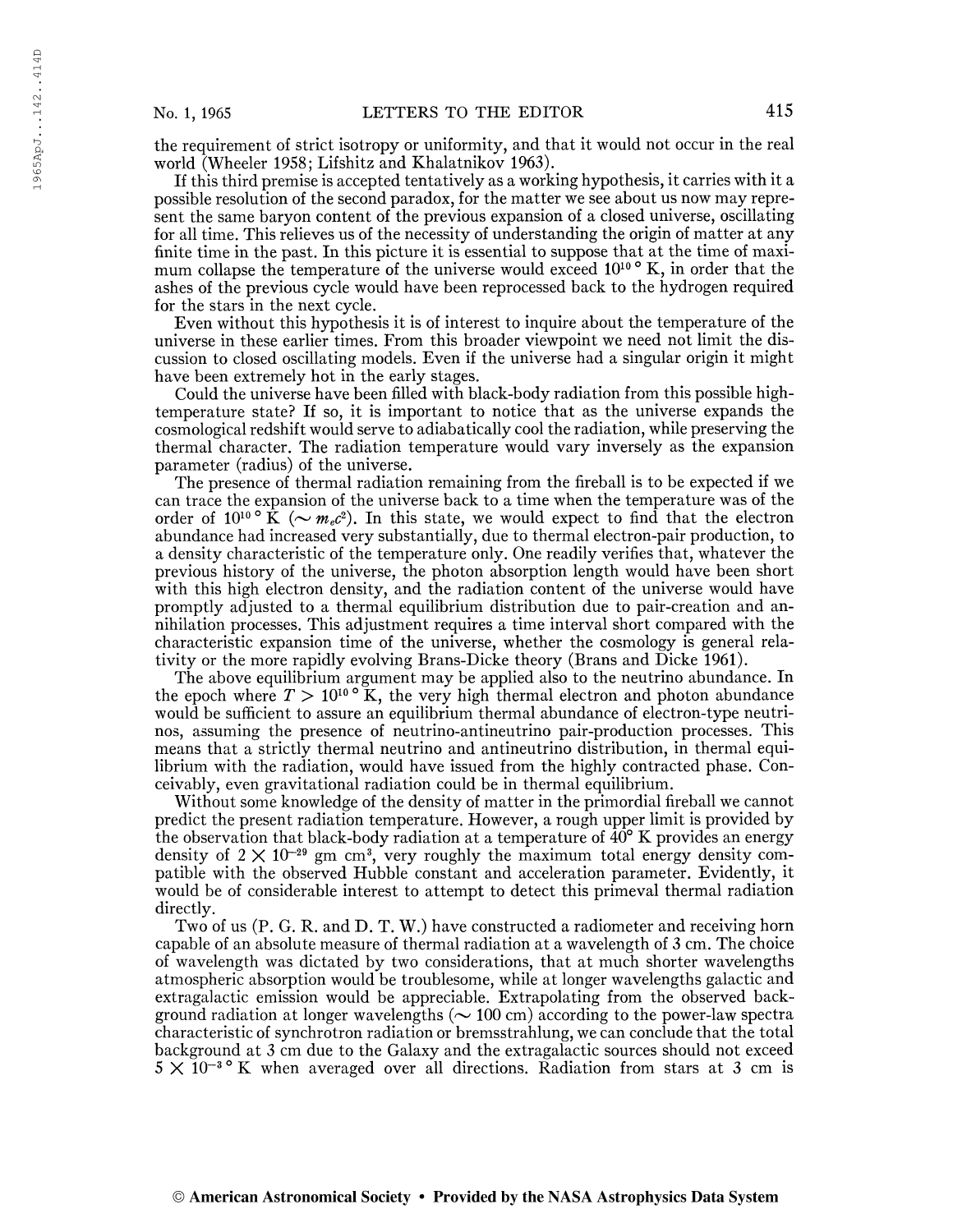$< 10^{-9}$  ° K. The contribution to the background due to the atmosphere is expected to be approximately 3.5° K, and this can be accurately measured by tipping the antenna (Dicke, Beringer, Kyhl, and Vane 1946).

While we have not yet obtained results with our instrument, we recently learned that Penzias and Wilson (1965) of the Bell Telephone Laboratories have observed background radiation at 7.3-cm wavelength. In attempting to eliminate (or account for) every contribution to the noise seen at the output of their receiver, they ended with a residual of  $3.5^{\circ}$   $\pm$  1° K. Apparently this could only be due to radiation of unknown origin entering the antenna.

It is evident that more measurements are needed to determine a spectrum, and we expect to continue our work at 3 cm. We also expect to go to a wavelength of <sup>1</sup> cm. We understand that measurements at wavelengths greater than <sup>7</sup> cm may be filled in by Penzias and Wilson.

A temperature in excess of  $10^{10}$   $\degree$  K during the highly contracted phase of the universe is strongly implied by a present temperature of  $3.5^\circ$  K for black-body radiation. There are two reasonable cases to consider. Assuming a singularity-free oscillating cosmology, we believe that the temperature must have been high enough to decompose the heavy elements from the previous cycle, for there is no observational evidence for significant amounts of heavy elements in outer parts of the oldest stars in our Galaxy. If the cosmological solution has a singularity, the temperature would rise much higher than 10<sup>10</sup> °K in approaching the singularity (see, e.g., Fig. 1).

It has been pointed out by one of us  $(P, J, E, P)$  that the observation of a temperature as low as 3.5° K, together with the estimated abundance of helium in the protogalaxy, provides some important evidence on possible cosmologies (Peebles 1965). This comes about in the following way. Considering again the epoch  $T \gg 10^{10}$   $^{\circ}$  K, we see that the presence of the thermal electrons and neutrinos would have assured nearly equal abundances of neutrons and protons. Once the temperature has fallen so low that photodissociation of deuterium is not too great, the neutrons and protons can combine to form deuterium, which in turn readily burns to helium. This was the type of process envisioned by Gamow, Alpher, Herman, and others (Alpher, Bethe, and Gamow 1948; Alpher, Follin, and Herman 1953; Hoyle and Tayler 1964). Evidently the amount of helium produced depends on the density of matter at the time helium formation became possible. If at this time the nucleon density were great enough, an appreciable amount of helium would have been produced before the density fell too low for reactions to occur. Thus, from an upper limit on the possible helium abundance in the protogalaxy we can place an upper limit on the matter density at the time of helium formation (which occurs at a fairly definite temperature, almost independent of density) and hence, given the density of matter in the present universe, we have a lower limit on the present radiation temperature. This limit varies as the cube root of the assumed present mean density of matter.

While little is reliably known about the possible helium content of the protogalaxy, a reasonable upper bound consistent with present abundance observations is 25 per cent helium by mass. With this limit, and assuming that general relativity is valid, then if the present radiation temperature were 3.5° K, we conclude that the matter density in the universe could not exceed  $3 \times 10^{-32}$  gm cm<sup>3</sup>. (See Peebles 1965 for a detailed development of the factors determining this value.) This is a factor of 20 below the estimated average density from matter in galaxies (Oort 1958), but the estimate probably is not reliable enough to rule out this low density.

## **CONCLUSIONS**

While all the data are not yet in hand we propose to present here the possible conclusions to be drawn if we tentatively assume that the measurements of Penzias and Wilson (1965) do indicate black-body radiation at  $3.5^{\circ}$  K. We also assume that the universe can be considered to be isotropic and uniform, and that the present energy density in gravi-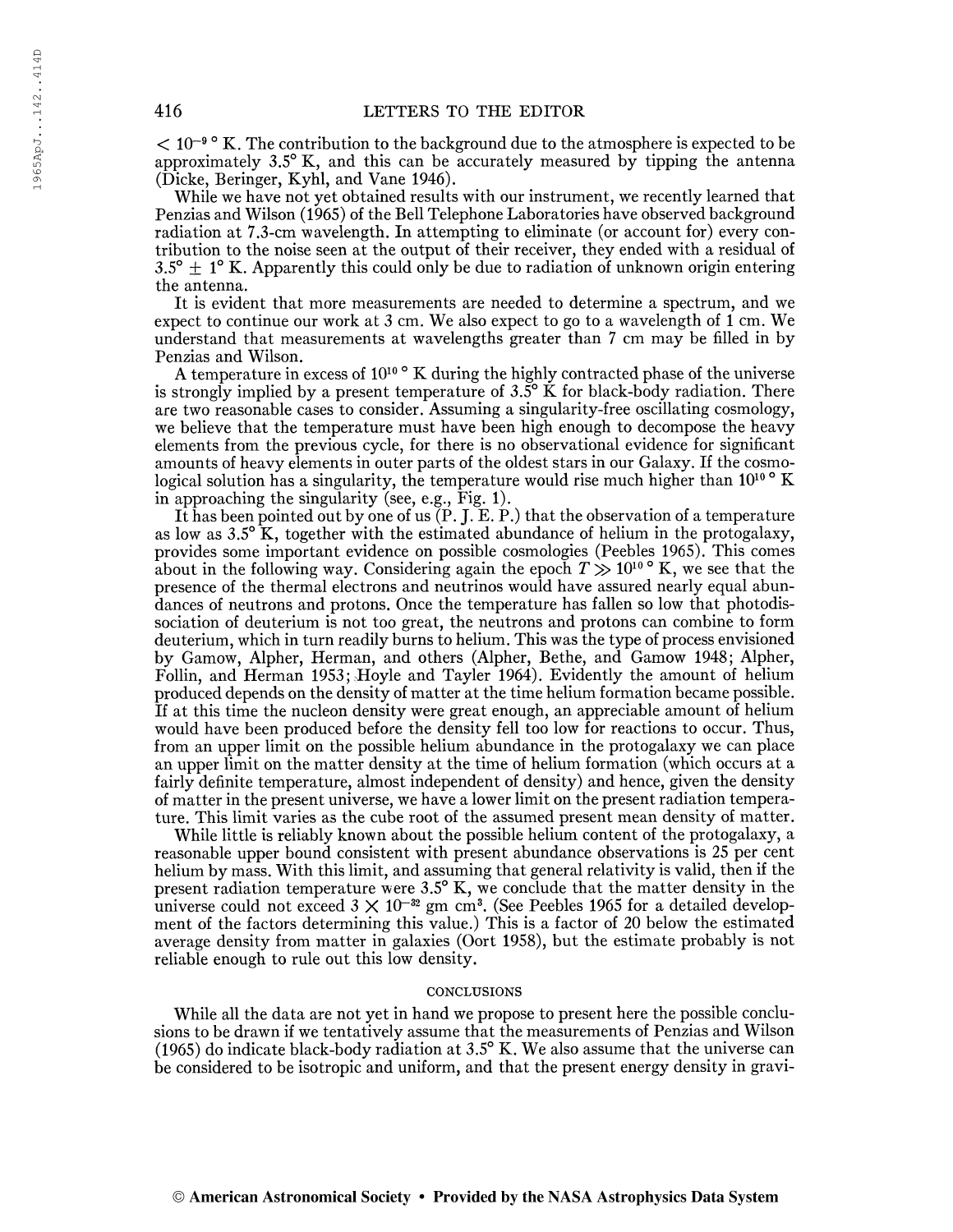

Fig <sup>1</sup> —Possible thermal history of the Universe. The figure shows the previous thermal history of the Universe assuming a homogeneous isotropic general-relativity cosmological model (no scalar field) with present matter density  $2 \times 10^{-29}$  gm/cm<sup>3</sup> and present thermal radiation temperature 3.5° K. The bottom horizontal scale may be considered simply the proper distance between two chosen fiducial co-moving galaxies (*points*) The top horizontal scale is the proper world time. The line marked "temperature" refers to the temperature of the thermal radiation Matter remains in thermal equilibrium with the radiation until the plasma recombines, at the time indicated Thereafter further expansion cools matter not gravitationally bound faster than the radiation. The mass density in radiation is  $\rho_r$ . At present  $\rho_r$  is substantially below the mass density in matter,  $\rho_m$ , but, in the early Universe  $\rho_r$  exceeded  $\rho_m$ . We have indicated the time when the Universe exhibited a transition from the characteristics of a radiation-filled model to those of a matter-filled model.

Looking back in time, as the temperature approaches  $10^{10}$   $\degree$  K the electrons become relativistic, and thermal electron-pair creation sharply increases the matter density At temperatures somewhat greater than 10<sup>10</sup> ° K these electrons should be so abundant as to assure a thermal neutrino abundance and a thermal neutron-proton abundance ratio. A temperature of this order would be required also to decompose the nuclei from the previous cycle in an oscillating Universe. Notice that the nucleons are nonrelativistic here.

The thermal neutrons decay at the right-hand limit of the indicated region of helium formation. There is a left-hand limit on this region because at higher temperatures photodissociation removes the deuterium necessary to form helium The difficulty with this model is that most of the matter would end up in helium.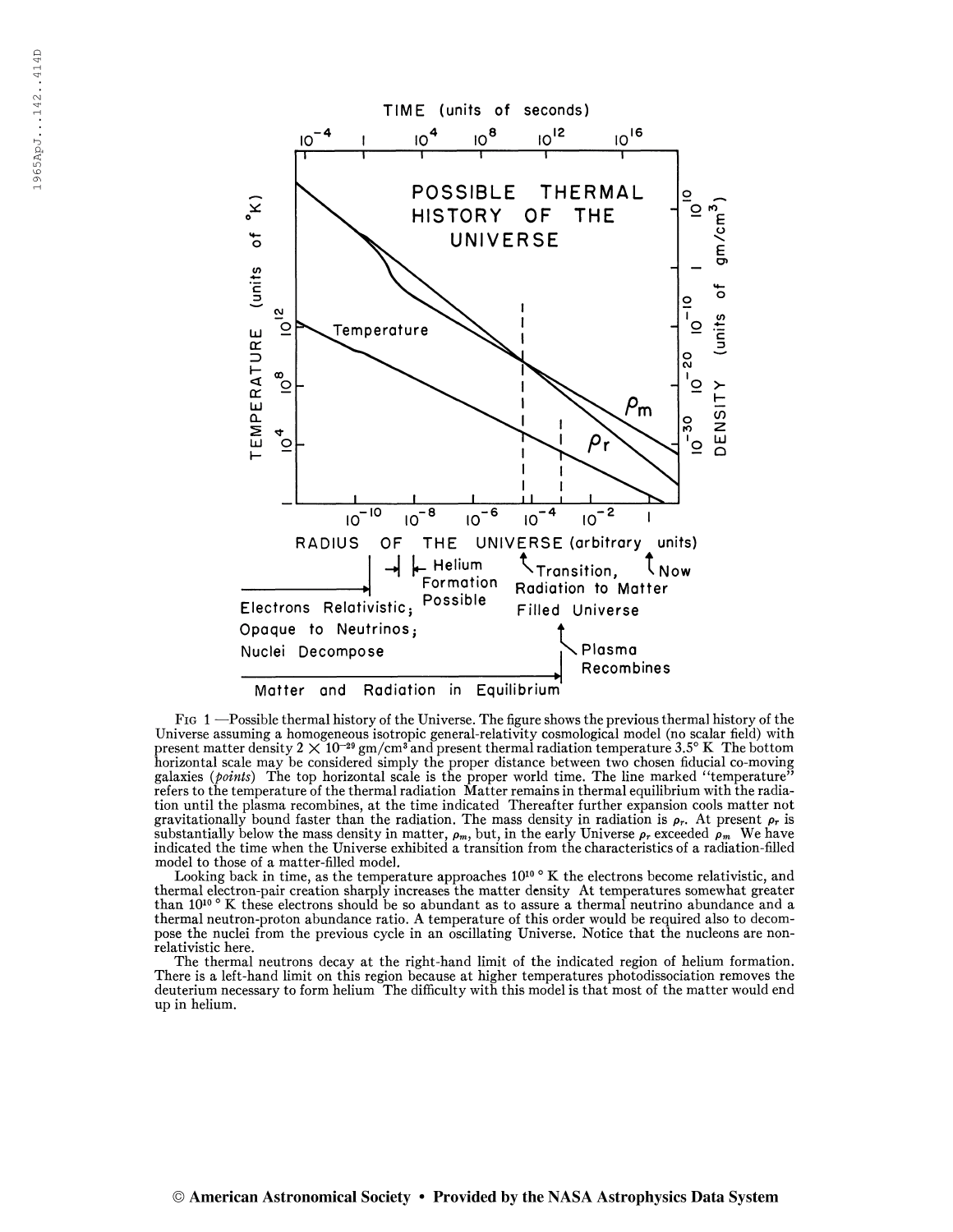tational radiation is a small part of the whole. Wheeler (1958) has remarked that gravitational radiation could be important.

For the purpose of obtaining definite numerical results we take the present Hubble redshift age to be 10<sup>10</sup> years.

Assuming the validity of Einstein's field equations, the above discussion and numerical values impose severe restrictions on the cosmological problem. The possible conclusions are conveniently discussed under two headings, the assumption of a universe with either an open or a closed space.

 $\overline{Open\, universe}$ . From the present observations we cannot exclude the possibility that the total density of matter in the universe is substantially below the minimum value  $2 \times 10^{-29}$  gm cm<sup>3</sup> required for a closed universe. Assuming general relativity is valid, we have concluded from the discussion of the connection between helium production and the present radiation temperature that the present density of material in the universe must  $\mathrm{b}\mathrm{e}\lesssim3\times10^{-32}\mathrm{~gm~cm^{3},}$  a factor of 600 smaller than the limit for a closed universe. The thermal-radiation energy density is even smaller, and from the above arguments we expect the same to be true of neutrinos.

Apparently, with the assumption of general relativity and a primordial temperature consistent with the present  $3.5^{\circ}$  K, we are forced to adopt an open space, with very low density. This rules out the possibility of an oscillating universe. Furthermore, as Einstein (1950) remarked, this result is distinctly non-Machian, in the sense that, with such a low mass density, we cannot reasonably assume that the local inertial properties of space are determined by the presence of matter, rather than by some absolute property of space.

Closed universe.—This could be the type of oscillating universe visualized in the introductory remarks, or it could be a universe expanding from a singular state. In the framework of the present discussion the required mass density in excess of  $2 \times 10^{-29}$  gm cm<sup>3</sup> could not be due to thermal radiation, or to neutrinos, and it must be presumed that it is due to ordinary matter, perhaps intergalactic gas uniformly distributed or else in large clouds (small protogalaxies) that have not yet generated stars (see Fig. 1).

With this large matter content, the limit placed on the radiation temperature by the low helium content of the solar system is very severe. The present black-body temperature would be expected to exceed 30° K (Peebles 1965). One way that we have found reasonably capable of decreasing this lower bound to  $3.5^\circ$  K is to introduce a zero-mass scalar field into the cosmology. It is convenient to do this without invalidating the Einstein field equation, and the form of the theory for which the scalar interaction appears as an ordinary matter interaction (Dicke 1962) has been employed. The cosmological equation (Brans and Dicke 1961) was originally integrated for a cold universe only, but a recent investigation of the solutions for a hot universe indicates that with the scalar field the universe would have expanded through the temperature range  $T \sim$ 10<sup>9</sup> <sup>o</sup> K so fast that essentially no helium would have been formed. The reason for this is that the static part of the scalar field contributes a pressure just equal to the scalar-field energy density. By contrast, the pressure due to incoherent electromagnetic radiation or to relativistic particles is one third of the energy density. Thus, if we traced back to a highly contracted universe, we would find that the scalar-field energy density exceeded all other contributions, and that this fast increasing scalar-field energy caused the universe to expand through the highly contracted phase much more rapidly than would be the case if the scalar field vanished. The essential element is that the pressure approaches the energy density, rather than one third of the energy density. Any other interaction which would cause this, such as the model given by Zel'dovich (1962), would also prevent appreciable helium production in the highly contracted universe.

Returning to the problem stated in the first paragraph, we conclude that it is possible to save baryon conservation in a reasonable way if the universe is closed and oscillating. To avoid a catastrophic helium production, either the present matter density should be  $< 3 \times 10^{-32}$  gm/cm<sup>3</sup>, or there should exist some form of energy content with very